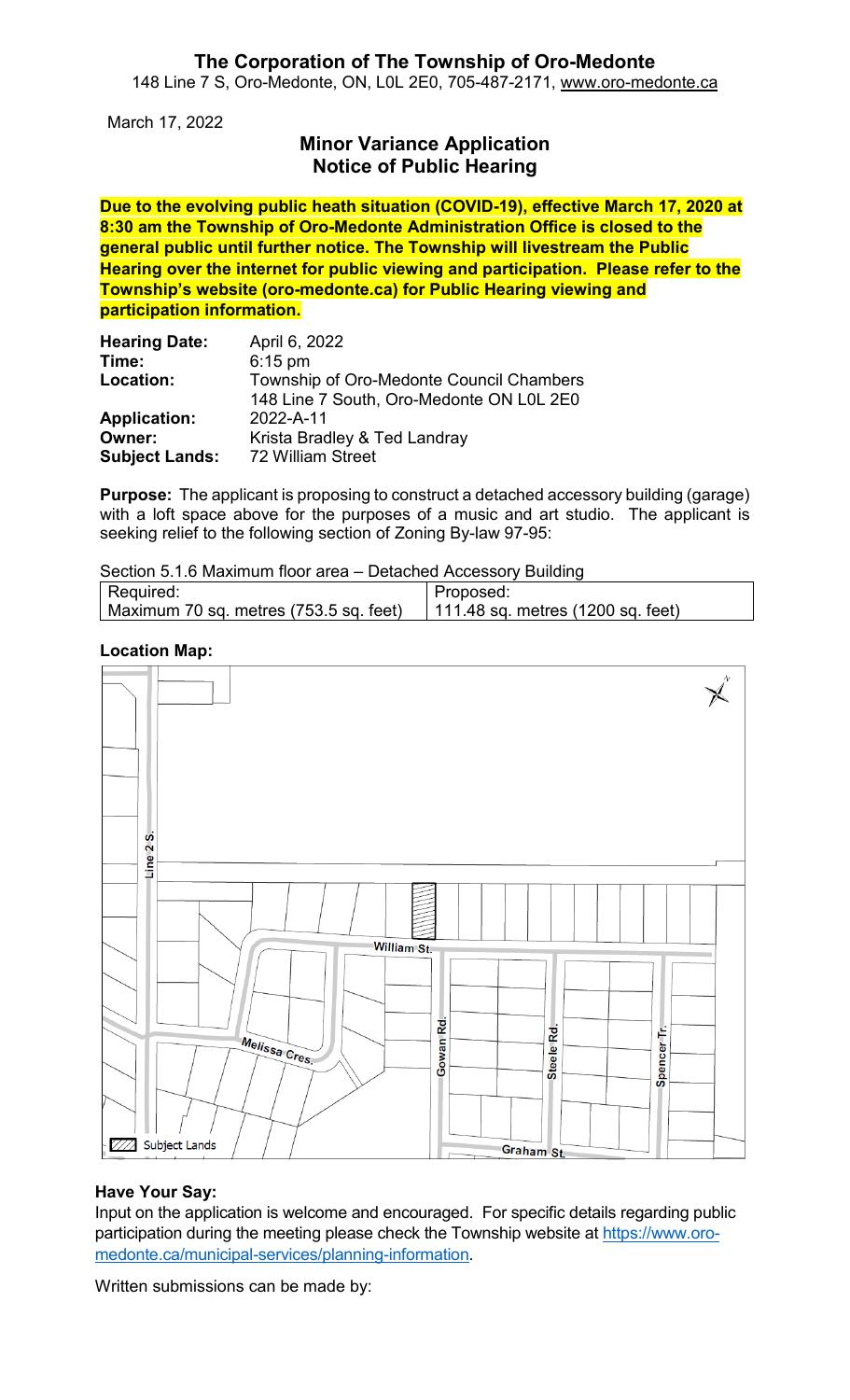- 1. Emailed to [planning@oro-medonte.ca](mailto:planning@oro-medonte.ca) prior to or during the Public Hearing;
- 2. Dropped in the drop box at the Township Administration Office on Line 7 South;
- 3. Faxed to (705) 487-0133; or,
- 4. Mailed through Canada Post.

If a person or public body does not make oral submissions at the public hearing or make written submissions prior to the decision on this application, and subsequently submits an appeal of the decision, the Ontario Land Tribunal (OLT) may dismiss the appeal. If you wish to be notified of the decision of the Township of Oro-Medonte in respect to the application, you must make a written request.

Individuals who submit letters and other information to Council and its advisory bodies should be aware that all information, including contact information, contained within their communications may become part of the public record and may be made available through the agenda process, which includes publication on the Township's website.

Written submissions/requests should be directed to:

Township of Oro-Medonte 148 Line 7 South Oro-Medonte, Ontario L0L 2E0 Attn: Secretary Treasurer, Development Services [planning@oro-medonte.ca](mailto:planning@oro-medonte.ca)

#### **More Information:**

For further information, please contact the Secretary-Treasurer during regular office hours Monday to Friday 8:30 a.m. to 4:30 p.m. A copy of the Staff Report will be available to the public on April 1, 2022 on the Township's Web Site: [www.oro-medonte.ca](http://www.oro-medonte.ca/) or from the Development Services Department.

Andy Karaiskakis Secretary-Treasurer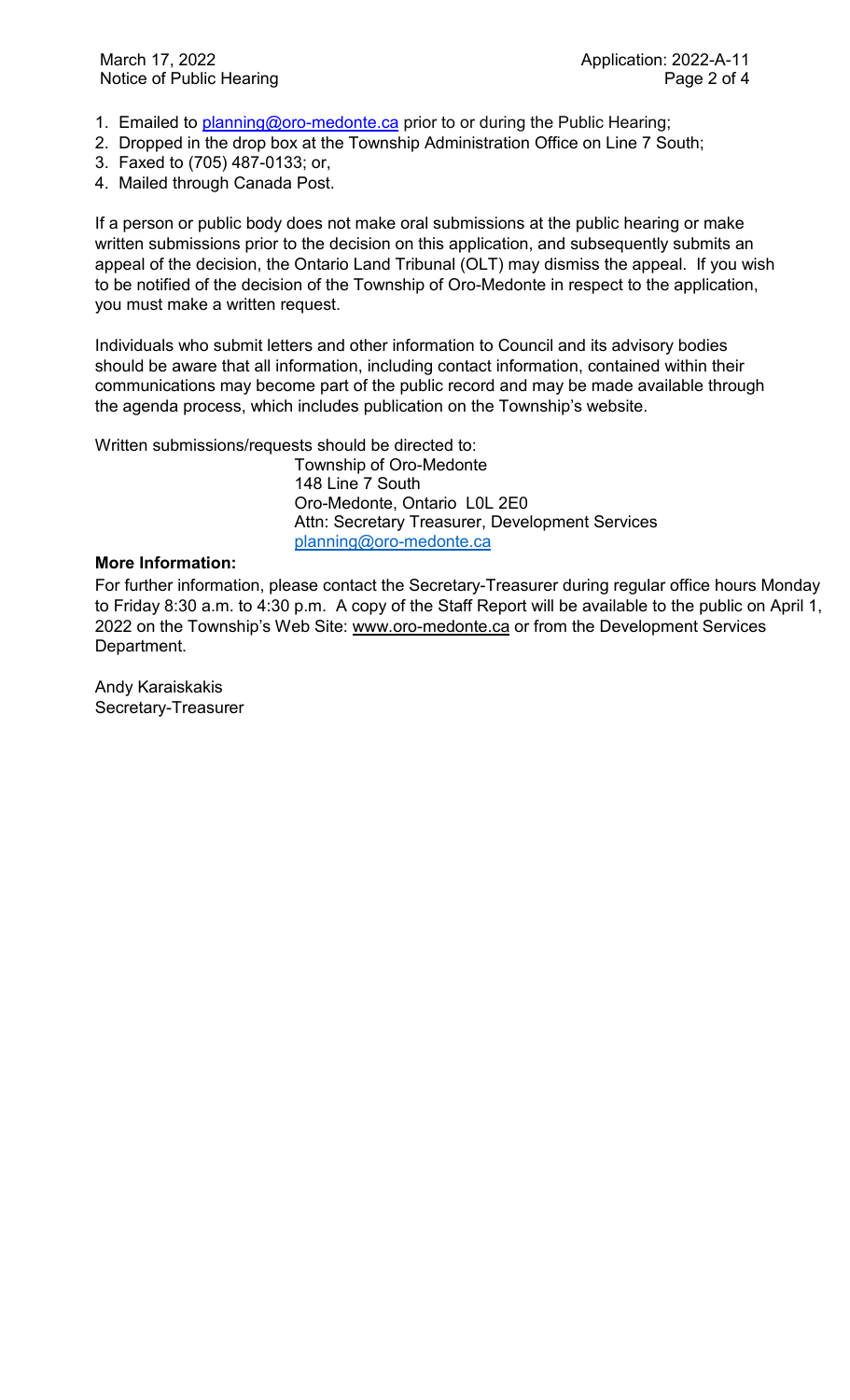March 17, 2022 Notice of Public Hearing

### **Applicant 's Site Plan :**